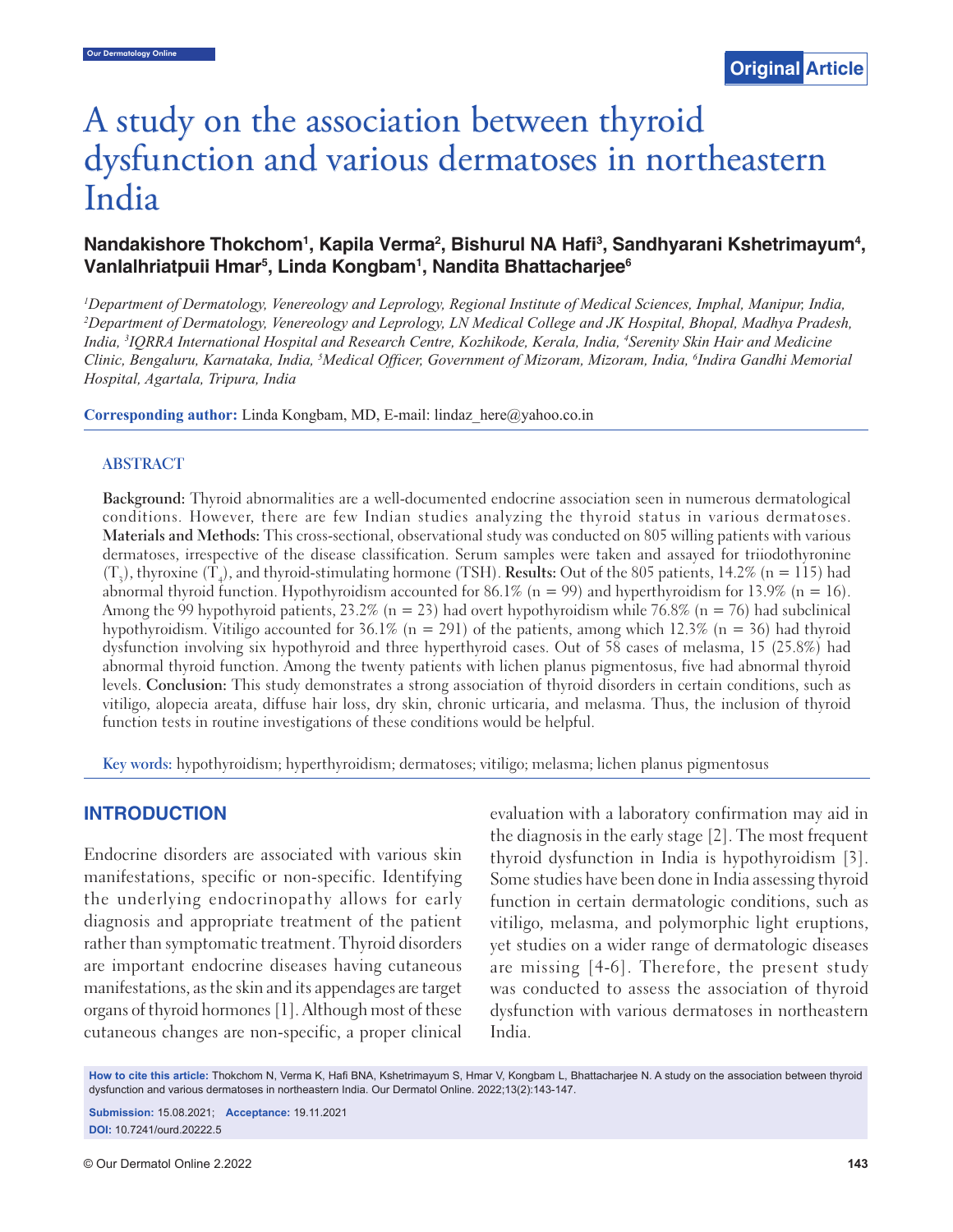# **MATERIALS AND METHODS**

A cross-sectional study was conducted on 805 patients presenting with dermatoses, irrespective of the disease classification, to the dermatology OPD of a tertiary center in northeastern India for a period of three years (April 2013 to May 2016). Pregnant females, individuals with known endocrine dysfunction, and those who refused to consent were excluded. Detailed clinical history taking and a physical examination were performed. Serum samples were collected and assayed for serum triiodothyronine  $(T_3)$ , thyroxine  $(T_4)$ , and thyroid-stimulating hormone (TSH). Thyroid hormones were assayed by the VIDAS automated quantitative test with an enzyme-linked fluorescent assay. The reference ranges for serum  $\mathrm{T}_{\mathfrak{z}}, \mathrm{T}_{\mathfrak{q}},$  and TSH were 0.9–2.5 nmol/L, 60–120 nmol/L, and 0.3–5 IU/mL, respectively. The diagnosis of hypothyroidism was established when thyroid function exhibited raised TSH levels with or without low  $T_3$  and  $T_4$  levels. Subclinical hypothyroidism is defined by normal serum T<sub>3</sub> and T<sub>4</sub> levels but TSH  $> 5$  IU/mL and TSH < 15 IU/mL. Hyperthyroidism was diagnosed if serum  $T_3$  and  $T_4$  were raised and TSH was low. Subclinical hyperthyroidism was diagnosed if the TSH level was undetectable and with serum  $T_3$  and  $T_4$  in the upper limit of the reference range. Ethical clearance was obtained from the institute ethical committee. Data was tabulated and analyzed with SPSS, version 21.

# **RESULTS**

Among 805 patients with various skin disorders, 199 were males (24.7 %) and 606 were females (75.3%). The youngest patient was four months old and the oldest was 84 years old. Most were in the age group 11–20 years (Fig. 1). Abnormal thyroid function was observed in 14.2% ( $n = 115$ ) of the patients (Fig. 2). Hypothyroidism accounted for 86.1% ( $n = 99$ ) and hyperthyroidism for 13.9% ( $n = 16$ ) of the cases (Fig. 2). Vitiligo accounted for 36.1% ( $n = 291$ ) of the cases, among which 12.3%  $(n = 36)$  had thyroid dysfunction involving nine overt thyroid dysfunction cases (six hypothyroid and three hyperthyroid cases). Among 58 cases of melasma, 15 had abnormal thyroid function. Among 20 patients suffering from lichen planus pigmentosus (LPP), five patients had abnormal thyroid levels. Among hair disorders, alopecia areata (AA) and diffuse hair loss had nine and seven abnormal thyroid values, respectively. Among 114 cases of urticaria, 9 (7.9%) had thyroid dysfunction. Table 1 shows various other cutaneous



**Figure 1:** Age and gender distribution.



**Figure 2:** Distribution of thyroid disorders.

disorders with their respective thyroid levels. Among 99 hypothyroid patients,  $23.2\%$  (n = 23) had overt hypothyroidism, whereas 76.8% ( $n = 76$ ) revealed subclinical hypothyroidism (Fig. 2). Table 2 lists the dermatoses associated with overt hypothyroidism or hyperthyroidism.

# **DISCUSSION**

The present study documented thyroid dysfunction in 12.3% of vitiligo patients. A similar association (12%) was noted by another study from northern India [7]. However, a recent Indian study has shown a higher proportion (28%) of thyroid dysfunction and higher antithyroid antibodies when compared to controls [8]. In concordance with the findings from different parts of India, this study also reveals a high prevalence of thyroid dysfunction with predominant hypothyroidism among vitiligo patients.

A high incidence of thyroid dysfunction among melasma patients was reported by various studies earlier.An earlier study revealed that the frequency of thyroid disorders was higher in melisma patients than in controls [9]. In another study, 26.2% of melasma patients had hypothyroidism [10].In the present study,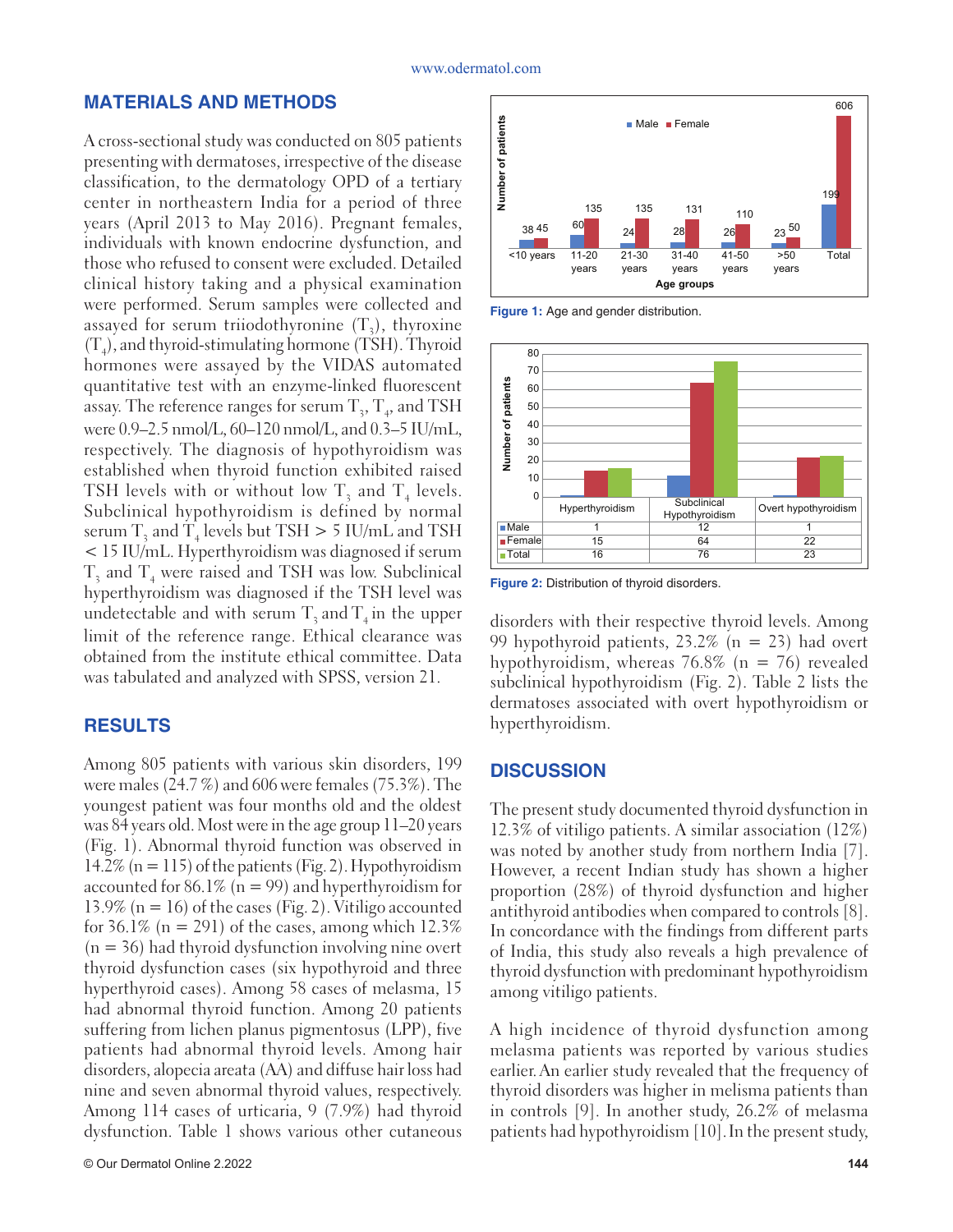#### www.odermatol.com

#### **Table 1:** Thyroid status in various dermatoses

| ,<br>$5.5$ $5.00$ $1.00$ $1.00$ $1.00$ $1.00$ $1.00$<br><b>Dermatosis</b> |                     | <b>Hyperthyroid</b><br>Hypothyroid |                     |                | <b>Normal</b>       |                           |                     |                     | <b>Total Tested</b> |                                  |                     |                           |                |
|---------------------------------------------------------------------------|---------------------|------------------------------------|---------------------|----------------|---------------------|---------------------------|---------------------|---------------------|---------------------|----------------------------------|---------------------|---------------------------|----------------|
|                                                                           | M                   | F                                  | т                   | M              | F                   | т                         |                     | M                   | F                   | т                                | M                   | F                         | T.             |
| Connective tissue disorders                                               |                     |                                    |                     |                |                     |                           |                     |                     |                     |                                  |                     |                           |                |
| DLE*                                                                      | 0                   | $\mathbf{1}$                       | $\mathbf{1}$        | $\mathbf 0$    | $\mathsf{O}\xspace$ | $\mathsf{O}\xspace$       |                     | $\mathbf 0$         | 3                   | 3                                | $\mathbf 0$         | $\overline{4}$            | $\overline{4}$ |
| Systemic sclerosis                                                        | $\overline{0}$      | $\overline{c}$                     | $\overline{2}$      | $\overline{0}$ | $\mathbf 0$         | $\mathbf 0$               |                     | $\mathbf{0}$        | 3                   | 3                                | $\overline{0}$      | 5                         | 5              |
| Hair disorders                                                            |                     |                                    |                     |                |                     |                           |                     |                     |                     |                                  |                     |                           |                |
| Alopecia areata                                                           | 1                   | $\overline{7}$                     | 8                   | $\mathbf 0$    | $\mathbf{1}$        | $\mathbf{1}$              |                     | 24                  | 27                  | 51                               | 25                  | 35                        | 60             |
| Diffuse hair loss                                                         | $\mathbf 0$         | 6                                  | 6                   | $\mathbf 0$    | $\mathbf{1}$        | $\mathbf{1}$              |                     | $\overline{2}$      | 22                  | 24                               | $\overline{c}$      | 29                        | 31             |
| Canities                                                                  | 0                   | $\mathbf 0$                        | $\mathbf 0$         | $\mathbf 0$    | $\mathbf 0$         | $\mathbf 0$               |                     | $\mathbf{1}$        | $\overline{c}$      | 3                                | $\mathbf{1}$        | $\mathbf{2}$              | 3              |
| Infections                                                                |                     |                                    |                     |                |                     |                           |                     |                     |                     |                                  |                     |                           |                |
| Erythrasma                                                                | 0                   | $\mathbf 0$                        | $\mathbf 0$         | $\mathbf 0$    | $\mathsf 0$         | $\mathbf 0$               |                     | $\mathbf 0$         | $\mathbf{1}$        | $\mathbf{1}$                     | 0                   | $\mathbf{1}$              | 1              |
| Herpes labialis                                                           | $\mathbf 0$         | $\overline{0}$                     | $\mathsf{O}\xspace$ | $\mathbf 0$    | $\mathsf{O}\xspace$ | $\mathbf 0$               |                     | $\mathsf{O}\xspace$ | $\mathbf{1}$        | $\mathbf{1}$                     | $\overline{0}$      | $\mathbf{1}$              | $\mathbf{1}$   |
| Tinea                                                                     | 0                   | $\mathbf 0$                        | $\mathbf 0$         | $\mathbf 0$    | $\mathbf 0$         | $\mathbf 0$               |                     | $\mathbf{1}$        | $\mathbf{1}$        | $\overline{2}$                   | $\mathbf{1}$        | $\mathbf{1}$              | $\overline{2}$ |
| Papulosquamous disorders                                                  |                     |                                    |                     |                |                     |                           |                     |                     |                     |                                  |                     |                           |                |
| Eczema                                                                    | $\mathbf 0$         | 10                                 | 10                  | $\mathbf 0$    | $\mathbf{1}$        | $\mathbf{1}$              |                     | 10                  | 90                  | 100                              | 10                  | 101                       | 111            |
| Lichen planus                                                             | $\mathbf 0$         | $\mathbf{1}$                       | $\mathbf{1}$        | $\mathbf 0$    | $\mathsf{O}\xspace$ | $\mathsf{O}\xspace$       |                     | $\mathsf{O}\xspace$ | 3                   | 3                                | $\mathbf 0$         | $\overline{4}$            | $\overline{4}$ |
| LSC <sup>t</sup>                                                          | $\mathbf 0$         | $\overline{0}$                     | $\mathbf 0$         | $\mathbf 0$    | $\mathsf{O}\xspace$ | $\mathsf{O}\xspace$       |                     | $\mathbf{0}$        | $\mathbf{1}$        | $\mathbf{1}$                     | $\overline{0}$      | $\mathbf{1}$              | $\mathbf{1}$   |
| PLEVA <sup>#</sup>                                                        | $\mathbf 0$         | $\mathbf{1}$                       | $\mathbf{1}$        | $\mathbf 0$    | $\mathbf 0$         | $\mathbf 0$               |                     | $\mathbf 0$         | $\mathbf 0$         | $\mathbf 0$                      | 0                   | $\mathbf{1}$              | $\mathbf{1}$   |
| Psoriasis                                                                 | $\mathbf 0$         | 3                                  | 3                   | $\mathbf 0$    | $\mathbf{1}$        | $\mathbf{1}$              |                     | $\mathbf{1}$        | $9\,$               | 10                               | $\mathbf{1}$        | 13                        | 14             |
| Seborrheic dermatitis                                                     | $\overline{0}$      | $\overline{0}$                     | $\mathbf 0$         | $\mathbf 0$    | $\mathsf{O}\xspace$ | $\mathsf{O}\xspace$       |                     | $\mathsf{O}\xspace$ | $\mathbf{1}$        | $\mathbf{1}$                     | $\mathbf 0$         | $\mathbf{1}$              | $\mathbf{1}$   |
| Hypopigmentary conditions                                                 |                     |                                    |                     |                |                     |                           |                     |                     |                     |                                  |                     |                           |                |
| Vitiligo                                                                  | 10                  | 23                                 | 33                  | $\mathbf 0$    | 3                   | $\ensuremath{\mathsf{3}}$ |                     | 98                  | 157                 | 255                              | 108                 | 183                       | 291            |
| <b>IGHS</b>                                                               | $\mathsf{O}\xspace$ | $\mathbf 0$                        | $\mathbf 0$         | $\mathbf 0$    | $\mathsf{O}\xspace$ | $\mathsf{O}\xspace$       |                     | $\mathbf 0$         | $\mathbf{1}$        | $\mathbf{1}$                     | $\mathbf 0$         | $\mathbf{1}$              | $\mathbf{1}$   |
| Hyperpigmentary conditions                                                |                     |                                    |                     |                |                     |                           |                     |                     |                     |                                  |                     |                           |                |
| Melasma                                                                   | 0                   | 13                                 | 13                  | $\mathbf 0$    | $\overline{c}$      | $\overline{c}$            |                     | $6\phantom{1}6$     | 37                  | 43                               | 6                   | 52                        | 58             |
| LPP <sup>1</sup>                                                          | $\mathbf 0$         | $\overline{4}$                     | $\overline{4}$      | $\mathbf 0$    | $\mathbf{1}$        | $\mathbf{1}$              |                     | $\mathbf 0$         | 15                  | 15                               | $\mathbf 0$         | 20                        | 20             |
| Macular amyloidosis                                                       | $\overline{0}$      | $\mathbf{1}$                       | $\mathbf{1}$        | $\overline{0}$ | $\mathbf 0$         | $\mathbf 0$               |                     | $\mathbf{1}$        | $\overline{c}$      | 3                                | $\mathbf{1}$        | 3                         | $\overline{4}$ |
| Acral pigmentation                                                        | $\mathbf 0$         | $\mathbf 0$                        | $\mathbf 0$         | $\mathbf 0$    | $\mathsf 0$         | $\mathbf 0$               |                     | $\mathsf{O}\xspace$ | $\overline{2}$      | $\overline{2}$                   | $\mathbf 0$         | $\overline{2}$            | $\overline{2}$ |
| Acanthosis nigricans                                                      | $\mathbf 0$         | $\mathbf 0$                        | $\mathbf 0$         | $\mathbf 0$    | $\mathbf 0$         | $\mathbf 0$               |                     | $\mathbf{1}$        | 12                  | 13                               | $\mathbf{1}$        | 12                        | 13             |
| Generalized pigmentation                                                  | $\mathbf 0$         | $\mathbf 0$                        | $\mathbf 0$         | $\mathbf 0$    | $\pmb{0}$           | $\mathbf 0$               |                     | $\mathsf{O}\xspace$ | $\mathbf{1}$        | $\mathbf{1}$                     | $\mathbf 0$         | $\mathbf{1}$              | $\mathbf{1}$   |
| Miscellaneous                                                             |                     |                                    |                     |                |                     |                           |                     |                     |                     |                                  |                     |                           |                |
| Acne                                                                      | 0                   | $\mathbf 0$                        | 0                   | $\mathbf 0$    |                     | $\mathbf 0$               | $\mathbf 0$         | $\pmb{0}$           | 8                   | 8                                | 0                   | 8                         | 8              |
| Acrochordon                                                               | $\mathbf 0$         | $\mathbf 0$                        | $\mathbf 0$         | $\mathbf 0$    |                     | $\mathsf{O}\xspace$       | $\mathsf 0$         | $\overline{c}$      | $\overline{c}$      | $\overline{4}$                   | $\overline{2}$      | $\overline{2}$            | 4              |
| Actinic prurigo                                                           | $\mathbf 0$         | $\mathbf{1}$                       | $\mathbf{1}$        | $\mathbf 0$    |                     | $\mathbf 0$               | $\mathsf 0$         | $\mathbf{1}$        | $\overline{c}$      | 3                                | $\mathbf{1}$        | 3                         | 4              |
| Dry skin                                                                  | $\mathbf 0$         | 3                                  | 3                   | $\mathbf 0$    |                     | $\overline{0}$            | $\mathbf 0$         | $\mathbf 0$         |                     | $\overline{c}$<br>$\overline{c}$ | $\mathbf 0$         | 5                         | 5              |
| Erythema annulare                                                         | $\mathbf 0$         | $\overline{0}$                     | $\mathbf 0$         | $\mathbf 0$    |                     | $\overline{0}$            | $\mathbf 0$         | $\mathbf{1}$        |                     | $\overline{c}$<br>$\mathbf{1}$   | $\mathbf{1}$        | $\mathbf{1}$              | $\overline{c}$ |
| Erythema nodosum                                                          | $\mathbf 0$         | $\overline{0}$                     | $\mathbf 0$         | $\mathbf 0$    |                     | $\mathbf 0$               | $\mathbf 0$         | $\mathbf 0$         | $\overline{c}$      | $\overline{c}$                   | $\overline{0}$      | $\overline{2}$            | $\overline{c}$ |
| Generalized pruritus                                                      | $\mathbf 0$         | $\mathbf 0$                        | $\mathbf 0$         | $\mathbf 0$    |                     | $\mathsf 0$               | $\mathsf 0$         | $\pmb{0}$           | 13                  | 13                               | $\overline{0}$      | 13                        | 13             |
| Granuloma annulare                                                        | $\overline{0}$      | $\mathbf{1}$                       | $\mathbf{1}$        | $\mathbf 0$    |                     | $\overline{0}$            | $\overline{0}$      | $\mathbf{1}$        | $\overline{0}$      | $\mathbf{1}$                     | $\mathbf{1}$        | $\mathbf{1}$              | $\overline{c}$ |
| Ichthyosis                                                                | $\mathbf 0$         | $\mathbf 0$                        | $\mathbf 0$         | $\mathbf 0$    |                     | $\mathbf{1}$              | 1                   | $\pmb{0}$           | $\mathbf 0$         | $\mathbf 0$                      | $\mathbf 0$         | $\mathbf{1}$              | $\mathbf{1}$   |
| LSA <sup>#</sup>                                                          | $\overline{0}$      | $\overline{0}$                     | $\mathbf 0$         | $\overline{0}$ |                     | $\overline{0}$            | $\overline{0}$      | $\mathbf{0}$        |                     | $\overline{c}$<br>$\overline{c}$ | $\overline{0}$      | $\overline{2}$            | $\overline{c}$ |
| Nail dystrophy and<br>pigmentation                                        | $\mathbf 0$         | 4                                  | $\overline{4}$      | 0              |                     |                           | $\mathbf{1}$        | 0                   | 11                  | 11                               | 0                   | 16                        | 16             |
| Pedal edema                                                               | $\pmb{0}$           | $\mathbf{1}$                       | $\mathbf{1}$        | 0              |                     | $\mathsf{O}\xspace$       | $\mathsf{O}\xspace$ | $\mathsf{O}\xspace$ |                     | $\mathbf{1}$<br>$\mathbf{1}$     | $\mathbf 0$         | $\overline{c}$            | $\overline{c}$ |
| Perniosis                                                                 | 0                   | $\mathsf 0$                        | $\mathbf 0$         | $\mathbf 0$    |                     | $\mathsf{O}\xspace$       | $\mathsf{O}\xspace$ | $\mathsf{O}\xspace$ |                     | 3<br>3                           | 0                   | $\ensuremath{\mathsf{3}}$ | 3              |
| Pseudoxanthoma elasticum                                                  | 0                   | $\mathbf 0$                        | 0                   | $\mathsf 0$    |                     | $\mathsf{O}\xspace$       | $\mathbf 0$         | $\mathbf 0$         |                     | $\overline{c}$<br>$\overline{2}$ | 0                   | $\overline{c}$            | $\overline{c}$ |
| Schamberg disease                                                         | 0                   | $\mathsf 0$                        | 0                   | 0              |                     | $\mathbf 0$               | $\mathbf 0$         | $\mathbf 0$         |                     | $\mathbf{1}$<br>$\mathbf{1}$     | $\mathsf{O}\xspace$ | $\mathbf{1}$              | $\mathbf{1}$   |
| Steroid rosacea                                                           | 0                   | $\mathbf 0$                        | $\mathsf 0$         | $\mathbf 0$    |                     | $\mathsf{O}\xspace$       | $\mathbf 0$         | $\mathsf{O}\xspace$ |                     | $\mathbf{1}$<br>$\mathbf{1}$     | 0                   | $\mathbf{1}$              | $\mathbf{1}$   |
| Urticaria                                                                 | $\overline{c}$      | $\overline{4}$                     | 6                   | $\mathbf{1}$   |                     | $\overline{2}$            | 3                   | 16                  | 80                  | 96                               | 19                  | 95                        | 114            |
| Xanthelasma                                                               | $\mathbf 0$         | $\mathbf 0$                        | $\mathsf 0$         | $\mathbf 0$    |                     | $\mathsf{O}\xspace$       | $\mathbf 0$         | $\mathsf{O}\xspace$ |                     | $\overline{c}$<br>$\overline{c}$ | $\mathbf 0$         | $\overline{2}$            | $\overline{2}$ |
| Total                                                                     | 13                  | 86                                 | 99                  | 1              |                     | 15                        | 16                  | 166                 | 524                 | 690                              | 180                 | 625                       | 805            |

M: male, F: female, T: total

\* Discoid lupus erythematosus

† Lichen Simplex chronicus

‡ Pityriasis lichenoides et varioliformis acuta

§ Idiopathic guttate hypomelanosis

¶ Lichen planus pigmentosus

# Lichen sclerosus et atrophicus

25.9% of melasma cases showed thyroid dysfunction. However, there are few controlled studies on melasma and thyroid disorders [9,11]. Therefore, more studies are required to determine the association between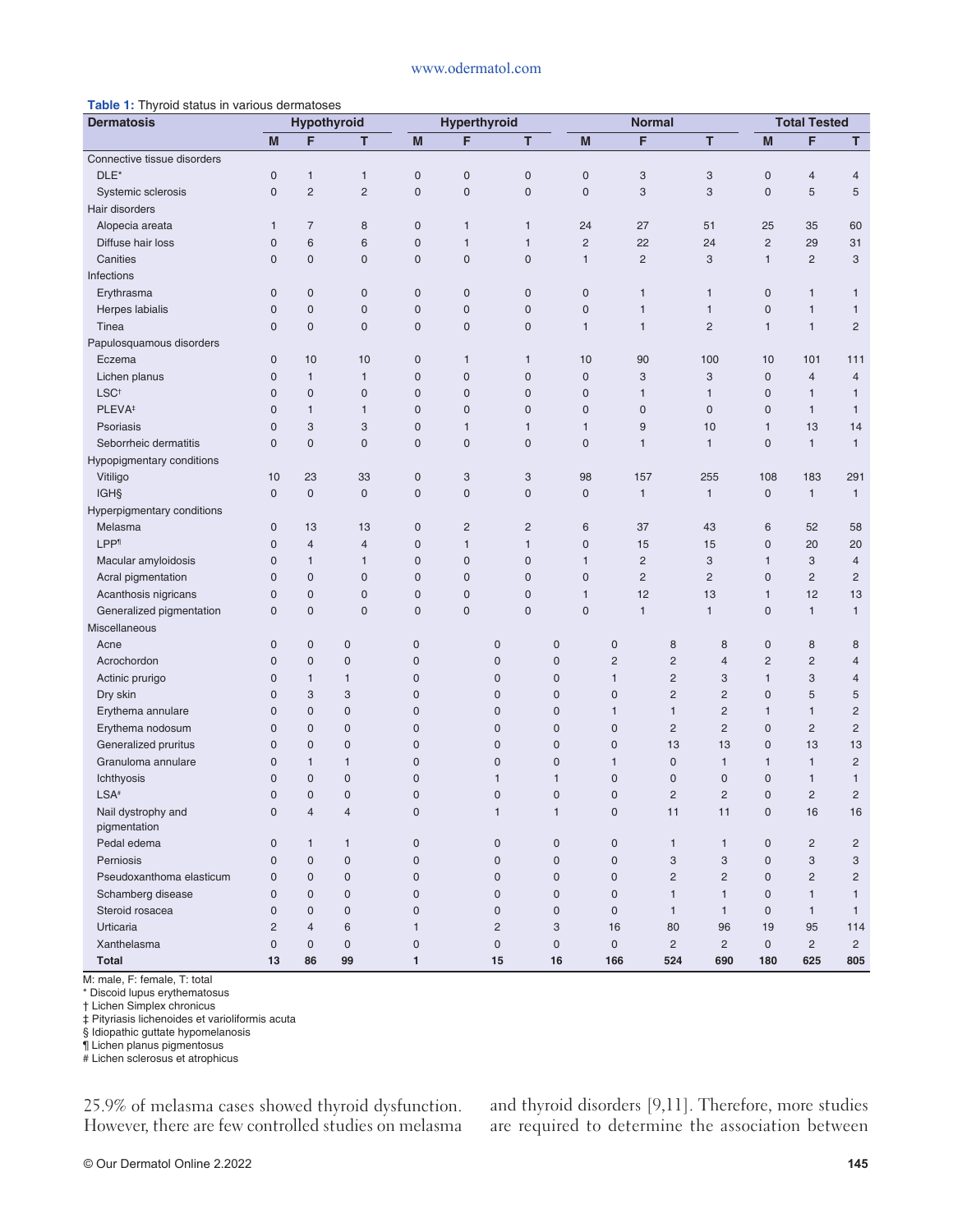#### www.odermatol.com

| <b>Dermatosis</b>         | <b>Overt Hypothyroidism</b> | <b>Overt Hypothyroidism</b> | <b>Total</b> |
|---------------------------|-----------------------------|-----------------------------|--------------|
| Alopecia areata           | 2                           |                             | 3            |
| Diffuse hair loss         |                             |                             |              |
| Xerosis                   |                             |                             |              |
| Eczema                    |                             |                             |              |
| Ichthyosis                |                             |                             |              |
| Lichen planus             |                             |                             |              |
| Lichen planus pigmentosus |                             |                             |              |
| Melasma                   |                             |                             |              |
| Nail dystrophy            |                             |                             |              |
| Nail pigmentation         |                             |                             |              |
| Psoriasis                 |                             |                             |              |
| Scleroderma               |                             |                             |              |
| Urticaria                 |                             |                             |              |
| Vitiligo                  | ิค                          |                             | 9            |
| Total                     | 22                          | 15                          | 37           |

**Table 2:** Dermatoses with overt hypothyroidism and hyperthyroidism

melasma and thyroid disorders. Both melasma and thyroid diseases are highly common in young females, hence this may lead to the incidental finding of thyroid dysfunction in melasma patients [12].

In the present study, 25% of LPP patients had hypothyroidism, which is comparable to a study by Karn et al. in which 31.7% of patients with LPP had hypothyroidism and three had hyperthyroidism. Studies with a larger number of patients are required to substantiate a significant association between the two conditions [13].

Among the 60 patients with AA in this study, nine had thyroid dysfunction, among which eight were hypothyroidism cases and one was a hyperthyroidism case. Earlier studies revealed a significant association between AA and thyroid disorders [14,15]. Similar findings were also observed in a study by Ijas et al. [16]. All these findings suggest that, for patients with AA, testing for thyroid function should be mandatory. Other authors have reported a similar association [17-19].

Premature graying of the hair, or canities, is a common hair condition of unknown etiology. In this study, only three cases were evaluated and all had normal thyroid function. A study by Daulatabad et al. also failed to identify any significant correlation between canities and thyroid status [20].

A significant association between chronic urticaria and thyroid disorders was reported in previous studies [21-24]. In this study also, 7.9% of the patients with chronic spontaneous urticaria exhibited thyroid dysfunction.

Among the 14 psoriatic patients, four revealed abnormal thyroid function in this study. However, other studies reported no significant association [25-27].

Other dermatological conditions, especially of autoimmune origin, have also been reported to have associated thyroid disorders, such as morphea, lupus erythematosus, scleroderma, dermatitis herpetiformis, erythema annulare centrifugum, generalized granuloma annulare, reticular erythematous mucinosis, pseudoxanthoma elasticum, and palmoplantar pustulosis [28].

Cutaneous manifestations may serve as an early indicator of thyroid disorders. Also, a high prevalence of subclinical hypothyroidism in many patients with various cutaneous disorders may indicate that subclinical hypothyroidism may be an important unrecognized association with numerous cutaneous disorders. Subclinical hypothyroidism was the most prevalent thyroid gland disease in one study [29].

The limitation of the present study was that tests such as antithyroid antibodies or a radioactive thyroid scan were not performed to determine the etiological nature of thyroid dysfunction in the cases of hypothyroidism and hyperthyroidism. Moreover, as all types of dermatological disorders were included in the study, it was impractical to find an equally matched control group from an outpatient set-up to be able to conduct a case-control study.

# **CONCLUSION**

Thyroid disorders are often observed in numerous dermatological conditions, such as vitiligo, alopecia areata, diffuse hair loss, dry skin, chronic urticaria, and melasma. This suggests the inclusion of thyroid function tests in the routine investigations of these conditions. Cutaneous manifestations may also be